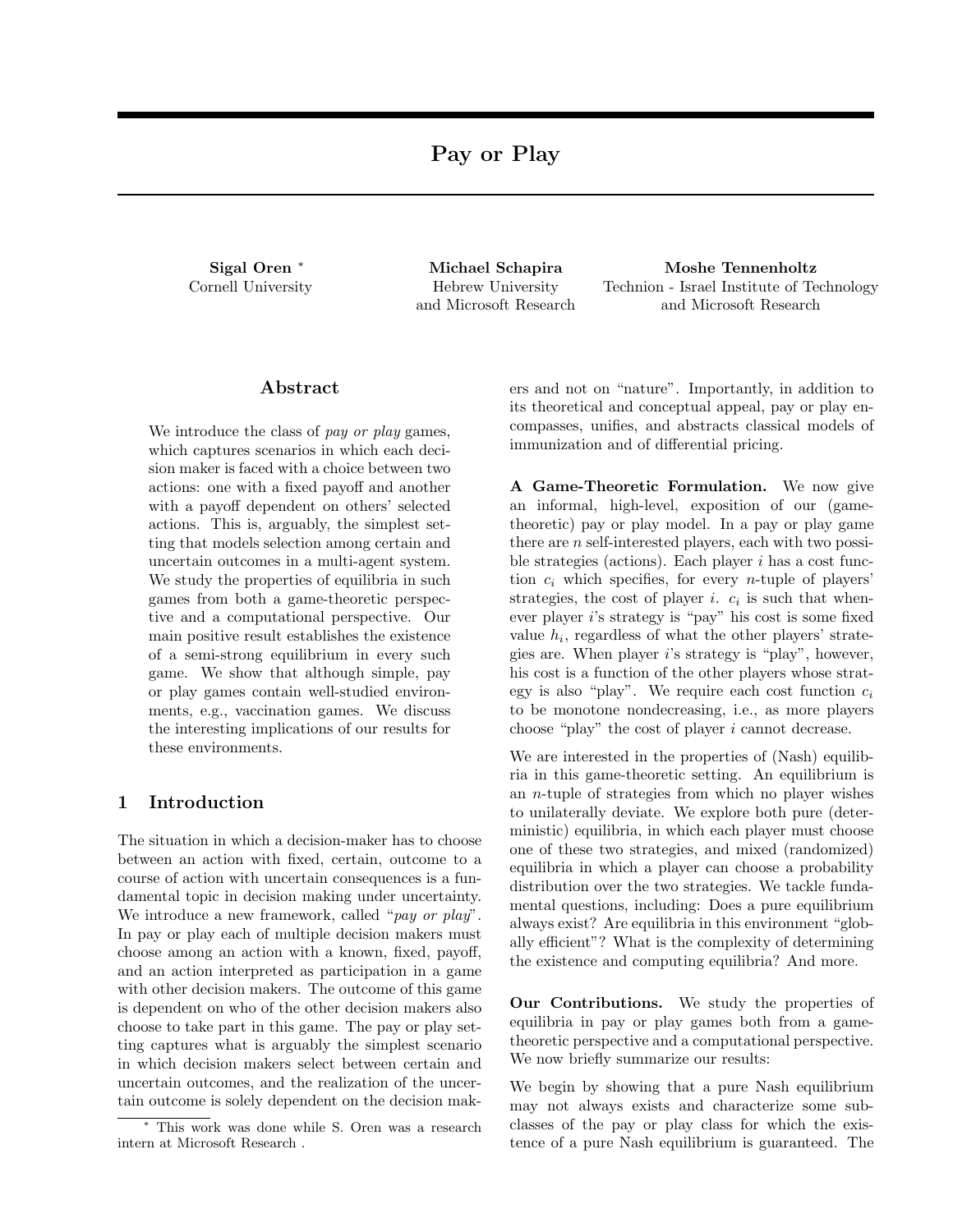next natural question is how hard is it to determine whether such an equilibrium exists or not—a question tackled in a large variety of other game-theoretic contexts. We show that this task is, in general, intractable from both a computational perspective (NPhard) and information-theoretic (communication complexity) perspective.

A main criticism against Nash equilibria is that they are not resilient to deviations by coalitions of players. Equilibria that are resilient against all such deviations, called "strong equilibria", are hence of special interest. We identify conditions for the existence of a strong equilibrium. Our main positive result is that *any* pay or play game admits an equilibrium with a slightly weaker property, namely, a "semi-strong" equilibrium.

Next, we explore when equilibria in pay or play games are Pareto efficient, i.e., when no scenario that is strictly better for at least a single player and no worse for all others exists. We also quantify the gap in global efficiency (sum of players' costs) between an equilibrium and the optimum solution (which does not take into account players' own selfish agendas).

Lastly, we discuss the implications of our results for two special cases of pay or play games: classical models of immunization  $[1, 2]$  and of differential pricing [13, 14]. In particular, we show that the game described in [1] always admits a Pareto efficient pure Nash equilibrium.

Related Work Decision between actions with certain and uncertain outcomes is the subject of much research in decision theory. Indeed, the rich literature about the (so called) value of information, which concentrates on measuring the gain one obtains by acquiring information. See, e.g., [6, 10, 5, 11].

Equilibrium analysis is fundamental to game theory and has recently also received much attention from a computer science perspective. In particular, establishing when different kinds of equilibria (pure Nash equilibrium, strong Nash equilibrium, and more) are guaranteed to exist, and the complexity of computing such equilbria, are two important, and extensively studied, research topics. See, e.g., classical game-theoretic results on the existence of pure Nash equilibria in congestion games [12], potential games [9], and player-specific congestion games [8], and also more recent results on computing equilibria in these environments [3, 4].

# 2 Model and Preliminaries

In pay or play games we have a set of *N* self-interested players of size *n*, each with two strategies: *pay* or *play*. We denote the choices of the players by a strategy vector  $x = (x_1, \ldots, x_n)$ . When referring to pure (deterministic) strategy profiles, that is, the scenario that each player selects either "pay" or "play" with probability 1, we shall use  $x_i = 0$  to indicate that player *i* chooses the "play" strategy and  $x_i = 1$  to indicate that player *i* chooses the "pay" strategy. We denote by  $A(x)$  the set of players who choose the "play" strategy in pure strategy vector *x*. The cost of player *i* in pure strategy-vector  $x$ ,  $c_i(x)$ , is some fixed number  $h_i$  if  $i$ "pays" in  $x$  (i.e.,  $x_i = 1$ ) and a function of the set of players who "play" in *x*,  $g_i(A(x))$ , if *i* "plays" in *x*. Formally, we define:  $c_i(x) = \begin{cases} h_i & x_i = 1 \\ (1, 0) & x_i = 0 \end{cases}$  $g_i(A(x))$   $x_i = 0$ 

In cases that all the players have the same cost function we will refer to the fixed cost as simply *h* and the cost of the play strategy as  $g(\cdot)$ .

We require  $q_i(\cdot)$  to be monotone nondecreasing (that is, as more players choose "play" the cost of player *i* should increase). Formally, if  $S \subseteq T$  and  $i \in S$  then  $g_i(S) \leq g_i(T)$ .

Recall that we say a player plays a mixed strategy when he selects some probability distribution over the two actions. For mixed strategies, *x<sup>i</sup>* will denote the probability that player *i* chooses the pay strategy. (Observe that a pure strategy is a special case of a mixed strategy.) The cost of player *i* in a mixed strategy vector  $x$ ,  $c_i(x)$ , is his expected cost over the induced distribution over pure strategy vectors:

$$
c_i(x) = x_i \cdot h_i + (1 - x_i) \cdot \sum_{S \subseteq N} \prod_{j \in S} (1 - x_j) g_i(S \cup \{i\})
$$

Our focus in this paper is on the Nash equilibria of play or play games that are defined as follows:

Definition 2.1 *A vector of mixed (pure) strategies x is a* m*ixed (pure) Nash equilibrium if for every player i and every mixed (pure) strategy*  $x'_i$ :  $c_i(x'_i, x_{-i}) \ge c_i(x)$ .

As common is game theory literature,  $x_{-i}$  is used as shorthand for the strategy vector describing all players' strategies but that of player *i*, and  $(x_i, x_{-i})$  denotes the strategy vector in which player *i*'s strategy is  $x_i$  and the other players' strategies are as in  $x_{-i}$ .

## 3 Pure Nash Equilibria

We begin by addressing the natural question of whether a pure Nash equilibrium always exists in pay or play games. We provide an affirmative answer to this question for some subclasses of the pay or play class of games, but show that, in general, the pay or play class includes games that do not admit a pure Nash equilibrium. Furthermore, we show that determining whether a specific instance of pay or play games admits a pure Nash equilibrium is hard both from the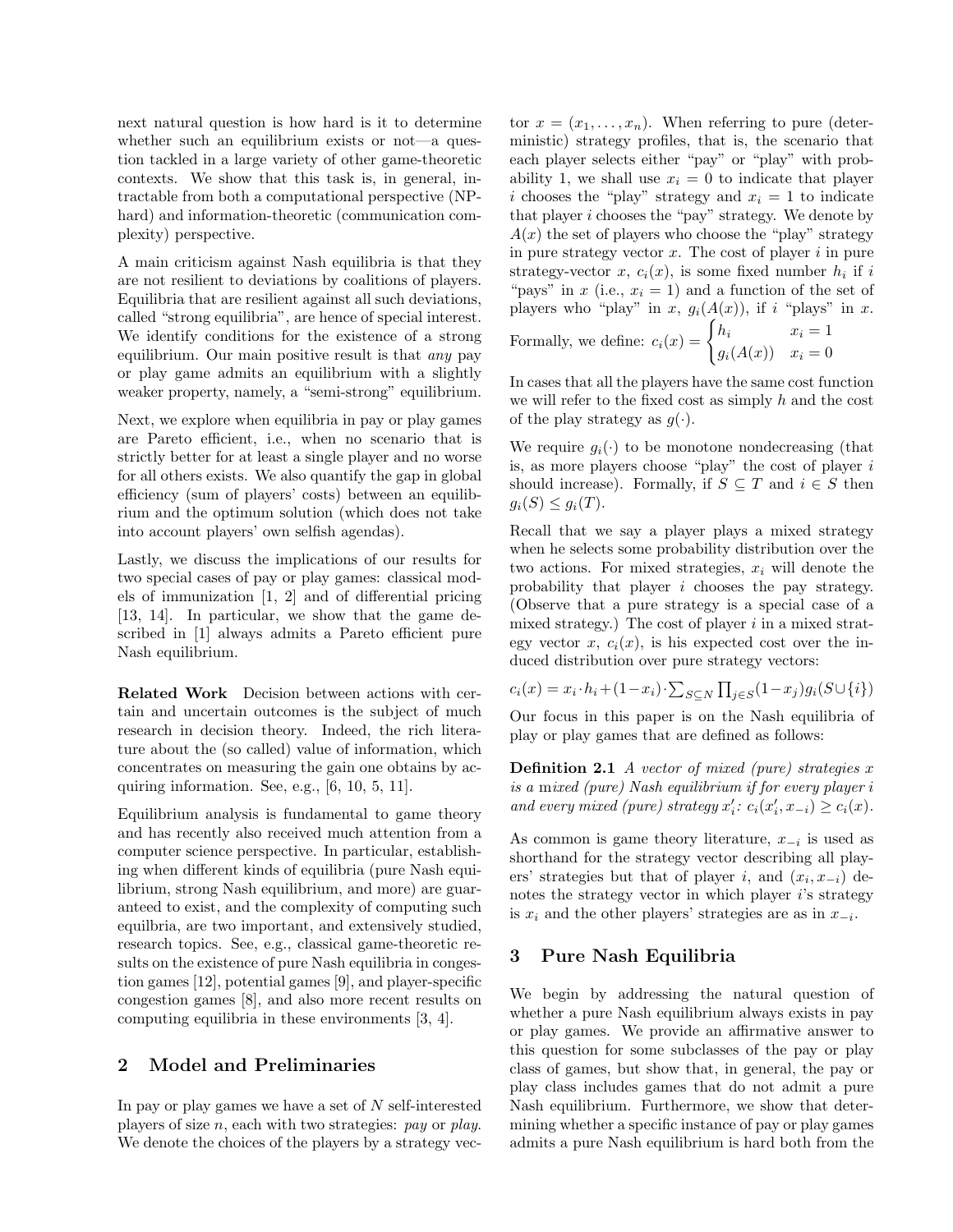computational perspective (NP-hardness) and from an information-theoretic perspective (can involve the communication of exponentially many bits). As each player has a finite (two) number of strategies, though not all the games in the pay or play class possess a pure Nash equilibrium, all games do admit at least a single mixed Nash equilibrium. We discuss the properties of such equilibria later on.

## 3.1 Sufficient Conditions for Existence

Note that pay or play games in which all players have (1) the same cost function *and* (2) the cost function depends only on the *n*umber of players who choose the play strategy belong to the classic game-theoretic category of "congestion games" [12], and so are guaranteed to possess a pure Nash equilibrium. We now show that a sufficient condition for a play and pay game to admit a pure Nash equilibrium is for just one of these two properties to hold.

First, consider pay or play games in which the cost function of the "play" strategy  $(q_i(\cdot))$  of all the players depends only on the number of players who choose the "play" strategy (and not on their identities). We observe that such games belong to the class of "playerspecific congestion games", which contains all congestion games (simple proof omitted). This class of games was defined by Milchtaich [8], who showed that these games always admit a pure Nash equilibrium. Thus, the following claim holds:

Claim 3.1 *If, for every player i in a play or play game and every set of players*  $S$  *such that*  $i \in S$ *:*  $g_i(S) = w_i(|S|)$  *for some nondecreasing function*  $w_i$ *, then a pure Nash equilibrium exists in the game.*

We now show that if the players are symmetric (i.e., all have the same cost function), then a pure Nash equilibrium always exists. We point out that the cost function of the players is allowed to depend on the identities of players who choose to "play" (and not just on their number).

Claim 3.2 *If all players in a pay or play game are symmetric, then a pure Nash equilibrium of the game always exists and can be computed eciently.*

Proof: We present a simple greedy algorithm for computing a pure Nash equilibrium in polynomial time: begin with the strategy vector  $x = 1^n$  in which all players choose the pay strategy. Recall that  $A(x)$ denotes the set of players who choose the play strategy in strategy vector  $x$ ,  $h$  denotes the cost of the pay strategy and  $q(\cdot)$  denotes the cost of the play strategy. While there exists a player  $i \notin A(x)$  such that  $g(A(x) \cup \{i\}) < h$  set  $x_i = 0$ .

We claim that the resulting strategy vector is a pure Nash equilibrium. Observe that once the algorithm halts every player  $i \in A(x)$  has a cost smaller than h, and so prefers the "play" strategy. On the other hand, every player  $j \notin A(x)$  would have a cost greater than h for choosing the play strategy. *h* for choosing the play strategy.

#### 3.2 Computational Hardness

Next, we show that if the costs are both player-specific and can depend on the identities of the players, a pure Nash equilibrium might not exist at all. This is true even when the cost functions are restricted to be submodular.

**Definition 3.3** *A set function*  $f: 2^U \rightarrow R_{\geq 0}$  *is* submodular *if for any two sets*  $S \subseteq T \subseteq \overline{U}$  *and element*  $e \notin T$  *it holds that:*  $f(T \cup \{e\}) - f(T) \le$  $f(S \cup \{e\}) - f(S)$ .

We consider the scenario in which players' cost functions (defined over sets of players) are submodular set functions.

Claim 3.4 *The pay or play class contains games that do not admit a pure Nash equilibrium, even for submodular cost functions.*

**Proof:** Consider the following game consisting of three players numbered  $0, 1, 2$ . The cost of player *i* is defined as:  $h_i = 1.5$ ,  $g_i(i-1, i, i+1) = 2$ ,  $g_i(i-1, i) = 2$ ,  $g_i(i, i + 1) = 1$ ,  $g_i(i) = 1$ . Where  $i + 1$  and  $i - 1$  are computed modulo 3. We show that this game does not admit any pure Nash equilibrium by doing a case by case analysis of all the possible strategy vectors:

- There is no pure Nash equilibrium in which three players choose the play strategy – in this case one of the players can benefit from choosing the pay strategy.
- There is no pure Nash equilibrium in which two players choose the play strategy – if players *j* and  $j + 1$  choose the play strategy then the cost of player  $j + 1$  is 2 and hence he prefers to choose the pay strategy.
- *•* There is no pure Nash equilibrium in which at most a single player chooses the play strategy  $-$  if players  $j$  and  $j + 1$  choose the pay strategy then player *j* can reduce his cost to 1 by switching to the play strategy.

 $\Box$ 

We are now ready to show that given an instance, determining whether a pure Nash equilibrium exists or not is NP-hard. The proof is based on a reduction from a 3-SAT formula to a pay or play game and uses the construction from the previous claim as a gadget.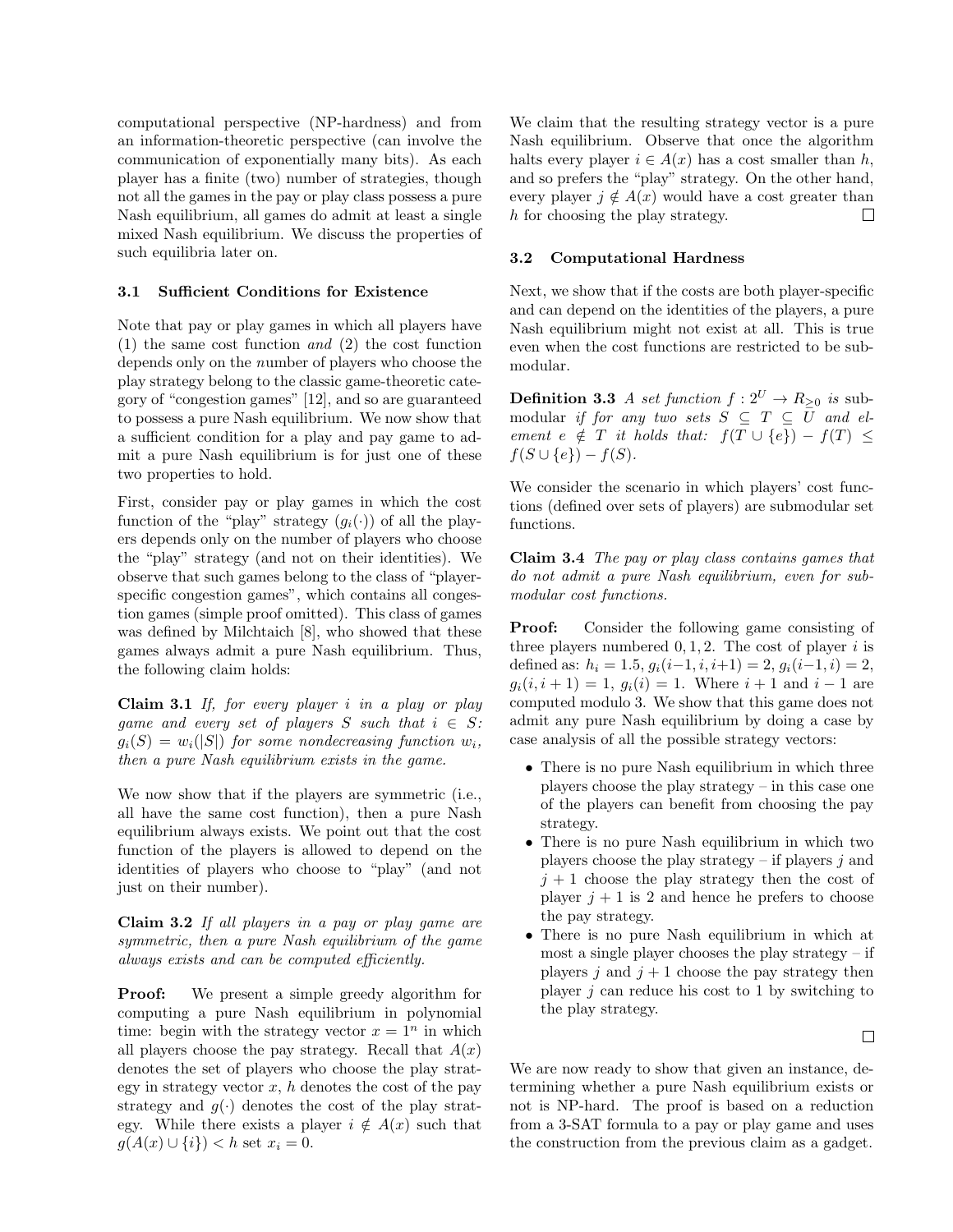Theorem 3.5 *Determining whether a pure Nash equilibrium exists or not in a pay or play game is NPhard.*

**Proof:** We reduce from 3-SAT. Given an instance of 3-SAT we construct the following pay or play instance where all players have the same fixed cost of 1*.*5 but different cost functions for the play strategy.

- *•* For each variable *v<sup>i</sup>* of the 3-SAT formula, we create two players –  $t_i$  and  $f_i$ . We construct their cost functions such that whenever  $f_i$  chooses to play then *t<sup>i</sup>* prefers to pay and vice versa. Formally, we define for all subsets *S* such that  $f_i \in S$ :  $g_{t_i}(S) = 2$  and for all *S* such that  $f_i \notin S$ :  $g_t(S) = 1$ . Similarly, We define for all *S* such that  $t_i \in S$ :  $g_{f_i}(S) = 2$  and for all *S* such that  $t_i \notin S$ :  $g_{f_i}(S) = 1$ .
- *•* For every clause *i* we create three players,  $a_{3i}, a_{3i+1}, a_{3i+2}$ , and define their costs as follows. Suppose, for instance, that  $i = (v_j \vee \overline{v}_k \vee v_l)$ , if  $t_j \notin S$  or  $f_k \notin S$  or  $t_l \notin S$  then  $g_{a_{3i+r}}(S)=1$ for  $r \in \{0, 1, 2\}$ . Else, for a set *S* such that  $t_i, f_k, t_l \in S$  and  $a_{3i}, a_{3i+1}, a_{3i+2} \notin S$ , we reconstruct the example from Claim 3.4 and define:

$$
- g_{3i+r}(a_{3i+r-1}, a_{3i+r}, a_{3i+r+1}, S) = 2
$$
  

$$
- g_{3i+r}(a_{3i+r-1}, a_{3i+r}, S) = 2
$$
  

$$
- g_{3i+r}(a_{3i+r}, a_{3i+r+1}, S) = 1
$$
  

$$
- g_{3i+r}(a_{3i+r}, S) = 1
$$

where  $r + 1$  and  $r - 1$  are computed modulo 3.

Claim 3.6 *The* 3*-SAT formula can be satisfied if and only if the previously defined game admits a Nash equilibrium.*

Proof: First assume that the formula is satisfiable. Let  $\phi$  be an assignment satisfying it. We show that the following strategy vector is an equilibrium: every player of type  $a_i$  uses the play strategy, player  $t_i$  chooses the play strategy if and only if  $\phi_i = T$ and player  $f_i$  chooses the play strategy if and only if  $\phi_i = F$ . To verify that this is indeed a Nash equilibrium observe the following: first, for every *i* player *a<sup>i</sup>* has a cost of 1 which is smaller than the cost of 1*.*5 for choosing the pay strategy. If player  $t_i$  uses the pay strategy, then player  $f_i$  does not use the pay strategy – thus the cost of player  $t_i$  for using the pay strategy is 1*.*5, if it instead chooses the play strategy it would pay 2. Player  $f_i$  cost is 1 for playing so this is its best response as well. Similarly, one can show that this is also an equilibrium for players  $t_i$  and  $f_i$  such that  $t_i$  uses the play strategy and player  $f_i$  uses the pay strategy.

Next, we show that if there exists a Nash equilibrium then the formula is satisfiable. Let  $x$  be the Nash

equilibrium. Clearly it has to be the case that for all pairs  $f_i, t_i$  exactly one of the players chooses pay and the other one chooses play. Consider the assignment  $\phi_i = T$  if and only if  $x_{t_i} = 0$ . Assume towards a contradiction that there exists some clause *i* which is not satisfied by the assignment  $\phi$ . Suppose, for instance, that  $i = (v_j \vee \overline{v}_k \vee v_l)$ . This implies that,  $t_j, f_k$  and  $t_l$ all use the play strategy. Therefore, by construction the three players  $a_{3i}, a_{3i+1}, a_{3i+2}$  are in the exact same configuration as the nodes in Claim 3.4. This implies that this is not a Nash equilibrium since for three players in this configuration a Nash equilibrium does not  $\Box$ П exist.

## 3.3 Communication Hardness

We now prove that determining whether a pure Nash equilibrium exists in a pay or play game is also hard from an information-theoretic perspective. Specifically, we consider the problem of determining whether a Nash equilibrium exists in Yao's classic communication complexity model [15]: Suppose that each of the *n* players in a pay or play game knows only his own cost function and the different players wish to find out whether, when put together, their cost functions induce a game that admits a pure Nash equilibrium. No computational restrictions whatsoever are imposed on the players. We set an exponential (in the number of players, *n*) lower bound on the number of bits the players must exchange to learn the answer to this question. (Observe that a player cannot always simply reveal his entire cost function to others as its specification can, in general, be exponential in *n*.)

Theorem 3.7 *Determining whether a Nash equilibrium exists in a pay or play game requires communicating an exponential (in n) number of bits.*

**Proof:** To prove the lower bound we present a reduction from the well-studied DISJOINTNESS problem from communication complexity theory. In this classical setting, there are two parties 1 and 2, each holding a subset  $A_i \subseteq \{1, \ldots, r\}$ . The objective in DISJOINTNESS is to distinguish between the following two possibilities: (1)  $A_1 \cap A_2 \neq \emptyset$  (2)  $A_1 \cap A_2 = \emptyset$ .

Classical results in communication complexity establish that solving DISJOINTNESS necessitates (in the worst case) transmitting  $\Omega(r)$  bits. For more information the interested reader is referred to [7].

We now show how to construct an *n*-player pay or play game *G* such that a pure Nash equilibrium in *G* exists if and only if  $A_1 \cap A_2 \neq \emptyset$  in the DISJOINTNESS instance. Suppose that  $r = \left(\frac{n-6}{n-6}\right)$  (w.l.o.g., let  $n = 4k+6$ for some integer  $k > 0$ ). We identify each element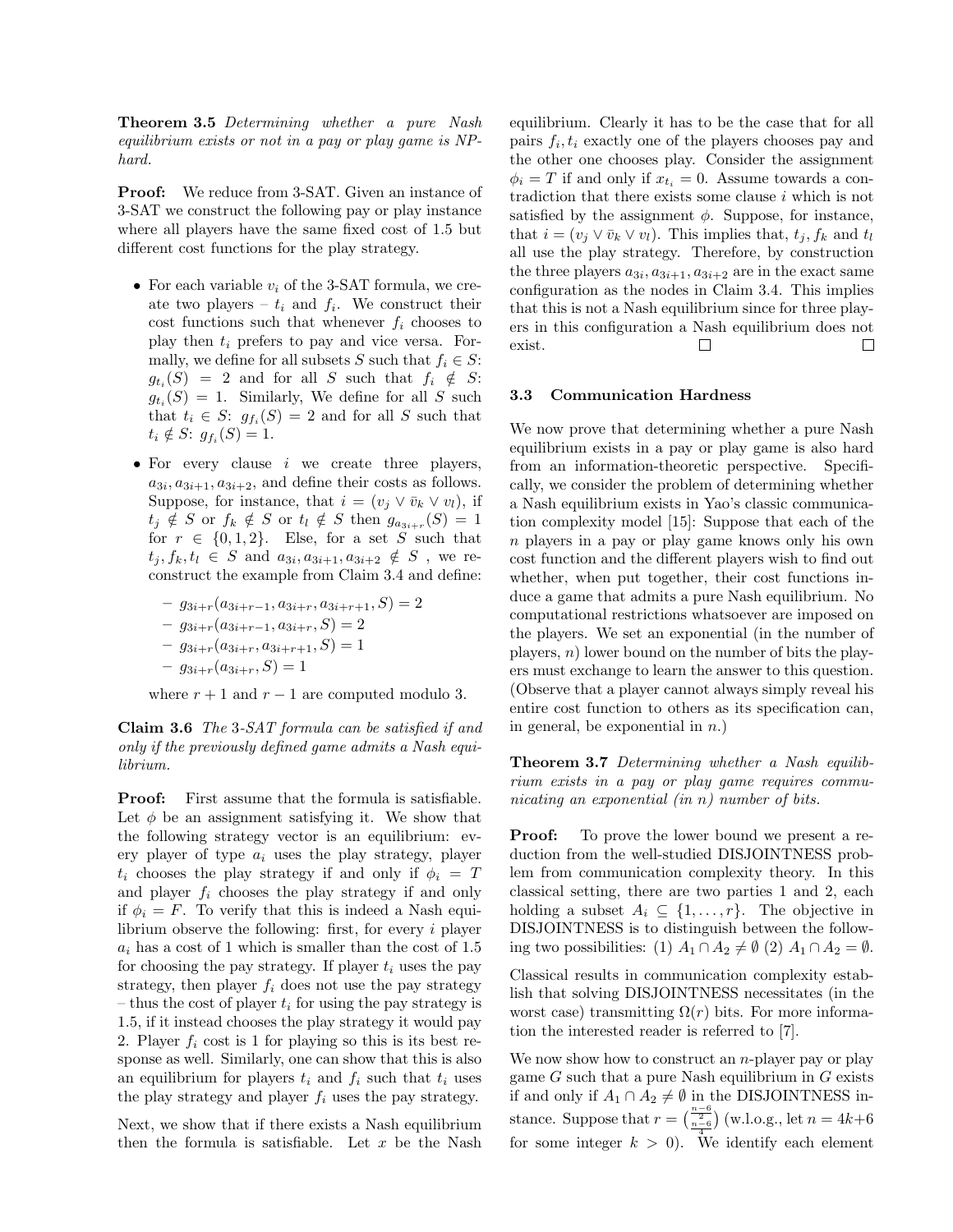$j \in \{1, ..., r\}$  with a unique set  $S_j \subseteq \{1, ..., \frac{n-6}{2}\}$  of size  $\frac{n-6}{4}$ . We create  $n-6$  players as follows. For every element  $j \in \{1, ..., \frac{n-6}{2}\}$  we create two players  $v_j$  and  $u_j$ . We construct their cost functions such that whenever  $v_j$  chooses to play  $u_j$  prefers to pay and vice versa. Formally,  $v_j$ 's cost when choosing the pay strategy is 1*.*5, as for the play strategy, for all subsets of players *S* such that  $u_j \in S$ :  $g_{v_j}(S) = 2$ , and for all *S* such that  $u_j \notin S$ :  $g_{v_j}(S) = 1$ . The cost function of player  $u_j$  is defined similarly.

We create 6 more players:  $t_0, t_1, t_2,$  and  $w_0, w_1, w_2$ . The cost functions of each of the three players  $t_0, t_1$ , and  $t_2$  are similar to those in the example from Claim 3.4 and are defined as follows: the cost of player *ti*,  $h_{t_i} = 1.5$ ; for any set  $S \subseteq \{1, ..., \frac{n-6}{2}\}$  let  $V_S = \bigcup_{i \in S} \{v_i\}$ ; if there is some  $j \in A_1$  such that  $S_j \subseteq S$ ,  $g_{t_i}(V_S) = 2$ ; if  $S_j$  is not contained in *S* for any  $j \in A_1, g_{t_i}(t_{i-1}, t_i, t_{i+1}, V_S) = 2, g_{t_i}(t_{i-1}, t_i, V_S) = 2,$  $g_{t_i}(t_i, t_{i+1}, V_S) = 1$ ,  $g_{t_i}(t_i, V_S) = 1$ , where  $i + 1$  and  $i-1$  are computed modulo 3. The cost functions of each of the three players  $w_0, w_1, w_2$  are defined similarly: the cost of player  $w_i$ ,  $h_{w_i} = 1.5$ ; for any set  $S \subseteq \{1, ..., \frac{n-6}{2}\}$  let  $U_S = \bigcup_{i \in S} \{u_i\}$ ; if there is some  $j \in A_2$  such that  $S_j^C \subseteq S$ , where  $S_j^C$  denotes the complement of  $S_j$ , then  $g_{w_i}(U_S) = 2$ ; otherwise,  $g_{w_i}(w_{i-1}, w_i, w_{i+1}, U_S) = 2, g_{w_i}(w_{i-1}, w_i, U_S) = 2,$  $g_{w_i}(w_i, w_{i+1}, U_S) = 1$ ,  $g_{w_i}(w_i, U_S) = 1$ .  $i + 1$  and  $i-1$  are again computed modulo 3.

Claim 3.8 *There is a Nash equilibrium in the pay or play game G if and only if*  $A_1 \cap A_2 \neq \emptyset$  *in the DIS-JOINTNESS instance.*

**Proof:** First consider the scenario that  $A_1 \cap A_2 \neq \emptyset$  in the original DISJOINTNESS instance. We show that in this case there is indeed a pure Nash equilibrium in *G*. Let  $j \in A_1 \cap A_2$ . For every  $i \in S_j$  set the strategy of player  $v_i$  to be "play" and the strategy of player *u<sub>i</sub>* to be "pay". For every  $i \in \{1, ..., \frac{n-6}{2}\} \setminus S_j$  set the strategy of player  $v_i$  to be "pay" and the strategy of player  $u_i$  to be "play". Observe that none of the  $v_i$ 's or  $u_i$ 's wish to unilaterally deviate from this (still partial) specification of players' strategies as each of these players' strategies is the exact opposite of that of his counterpart. Now, set the strategies of all *ti*'s and  $w_i$ 's to be "pay". Observe the  $t_i$ 's do not wish to deviate as the set of *vi*-players who chose to play corresponds to the set  $S_i$ . Observe also that the  $w_i$ 's do not wish to deviate as the set of  $u_i$ 's who chose to play corresponds to the set  $S_j^C$ .

Next, we show that if there exists a Nash equilibrium then  $A_1 \cap A_2 \neq \emptyset$ . We make the following crucial observation: in any Nash equilibrium exactly  $\frac{n-6}{4}$  of the  $v_i$ 's are using the play strategy. To see this, consider a specific Nash equilibrium. Observe that if more than  $\frac{n-6}{4}$ 

 $v_i$ 's choose to play then in any pure Nash equilibrium their  $u_i$  counterparts would choose to "pay". This means that less than  $\frac{n-6}{4}$  u<sub>i</sub>'s pay, which in turn means that, by construction, the three players  $w_0, w_1, w_2$  are in the exact same configuration as the nodes in Claim 3.4—this leads to a contradiction, since for the three nodes in this configuration a pure Nash equilibrium does not exist. A similar argument establishes that no less than  $\frac{n-6}{4}$  of the *v*<sub>*i*</sub>'s must "play" in any Nash equilibrium as otherwise the *ti*'s will find themselves in the same predicament. Consider now the case that exactly  $\frac{n-6}{4}$   $v_i$ 's "play". Observe that the  $t_i$ 's avoid being in the configuration in Claim 3.4 only if the set of  $v_i$ 's who play corresponds to some  $S_i$  where  $j \in A_1$ and the same holds for the  $w_i$  players only if the set of  $u_i$  who chose "play" corresponds to  $S_j^C$  and  $j \in A_2$ . Hence,  $j \in A_1 \cap A_2$ .  $\Box$ 

## 4 Strong and Semi-Strong Equilibria

One of the criticism often raised against Nash equilibria is that they are not resilient to deviations by coalitions of players. Hence, games that admit an equilibrium that is resilient against deviations by coalitions are of special interest. Such equilibria are called *strong* equilibria.

Definition 4.1 *An equilibrium x is* strong *if there is no strategy vector y, such that, for every player*  $i \in$  $\{j|x_j \neq y_j\}, c_i(y) < c_i(x)$ *. When y is restricted to be a pure strategy vector we say that x is strong with respect to pure deviations.*

We show that pay or play games that admit a pure Nash equilibrium also admit a strong pure Nash equilibrium:

Theorem 4.2 *If there exists a pure Nash equilibrium in a pay or play game then this equilibrium is strong with respect to pure deviations.*

**Proof:** Let *x* be a pure Nash equilibrium. Assume towards contradiction that there exists a deviation of the set of players *S* that reduces the cost of all of them. Observe that *S* cannot include any players *i* that previously used the play strategy  $(x_i = 0)$ . The cost of such players is at most  $h_i$  since  $x$  is an equilibrium and by switching to the pay strategy their cost would be exactly  $h_i$ . Thus, the set consists of players that use the pay strategy in  $x(x_i = 1)$  and deviate to the play strategy. However, by monotonicity, if player *i* prefers the play strategy when more players are choosing it, then he should also prefer it when a smaller subset is playing it – in contradiction to the fact that  $x$  is an equilibrium. $\Box$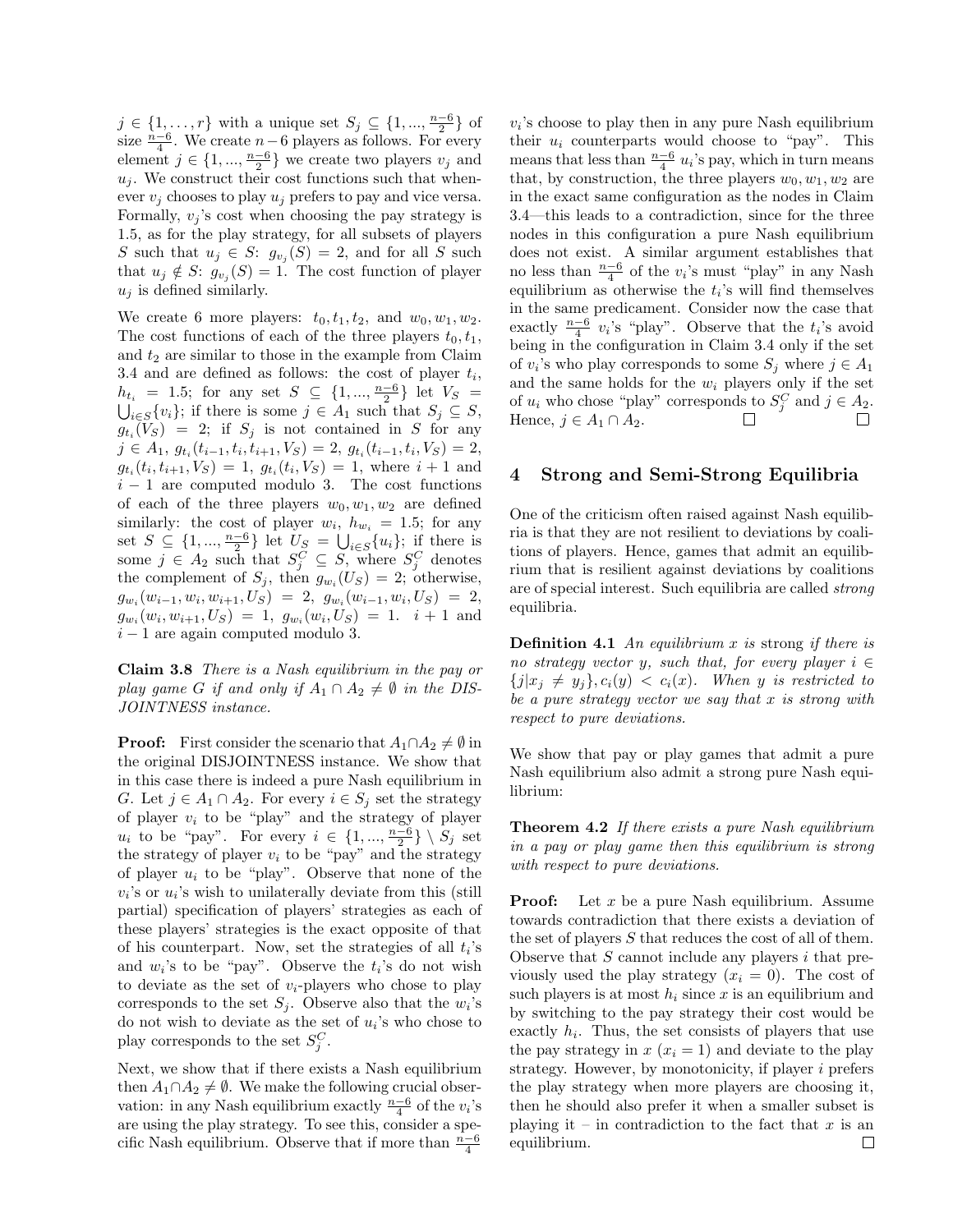One might also require the stronger property that an equilibrium would be also resilient against (uncoordinated) mixed deviations. Unfortunately, as the following example demonstrates, Nash equilibria (both pure and mixed) in our games are not necessarily strong with respect to mixed deviations.

Example 4.3 *Consider the following symmetric two players example: the cost of the pay strategy is*  $2+\epsilon$ *, for some small*  $\epsilon$ *. The cost of the play strategy is* 2 *if both players choose it and* 1 *if only one of them chooses it. The* unique *equilibrium is for both players to choose the play strategy. Observe that this equilibrium is not resilient against mixed deviations: if the two players choose the play strategy each one exhibits a cost of* 2*. On the other hand, if they both deviate and use the mixed strategy of choosing the pay strategy with probability 1/2 and play with probability 1/2, their cost is reduced to*  $\frac{1}{2}(2+\epsilon) + \frac{1}{2}(\frac{1}{2} \cdot 1 + \frac{1}{2} \cdot 2) = \frac{7}{4} + \frac{1}{2\epsilon}$ .

Fortunately, as we shall show below, the equilibria of games in our class are resilient against mixed deviations in a slightly weaker sense, called semi-strong Nash equilibrium. Roughly speaking, even though players can benefit from a joint deviation, this deviation is not "stable", as there always exists a player who can improve his cost by deviating again. For instance, the players in Example 4.3 could profit from deviating to the mixed strategy  $x_i = \frac{1}{2}$ . However, after this deviation, each one of the players can decrease his cost even more by deviating to the strategy  $x_i = 0$ . The fact that deviations are not stable renders coalition formation hard (as there will always be a player who has an incentive to "betray" the others and deviate from the plan).

Definition 4.4 *A mixed equilibrium x is* semi-strong *if for every mixed strategy vector y at least one of the following properties hold:*

- *1. There exists a player i such that*  $x_i \neq y_i$  and  $c_i(y) \geq c_i(x)$ *. (one of the deviating players is unsatisfied.)*
- 2. There exists a player *i* such that  $x_i \neq y_i$  and a *strategy*  $z_i \neq y_i$  *such that*  $c_i(z_i, y_{-i}) < c_i(y)$ *. (the deviation is not stable.)*

We are now ready to prove our main positive result: every equilibrium of a pay or play game is semi-strong. The proof is based on the following simple, yet powerful, fact: if player *i* plays a mixed strategy then his expected cost is exactly  $h_i$ , since in a mixed equilibrium the player's two strategies should give the same payoff.

Theorem 4.5 *Every (mixed) Nash equilibrium in a pay or play game is semi-strong.*

Proof: Consider an equilibrium *x*, assume towards a contradiction that it is not a semi-strong equilibrium. Let strategy vector  $y$  be the one for which the two properties of the definition do not hold. Observe that the second property implies that *y* is an equilibrium with respect to the players in the set  $S = \{i | x_i \neq y_i\}$ . This implies that the cost of any player for which *y<sup>i</sup> >* 0 is  $h_i$  since he either plays a mixed strategy in an equilibrium or he plays the pure pay strategy. As the maximal cost a player can exhibit in an equilibrium is *h*, this implies that every player  $i \in S$ , strictly reduces the probability he uses the pay strategy to  $0 \ (y_i = 0)$ and  $x_i > 0$ ). By the monotonicity property of the play strategy, we know that as more players choose it, the cost can only increase. Thus, for every player  $i \in S$  we have that  $c_i(0, x_{-i}) \leq c_i(y) < c_i(x)$ , in contradiction to the fact that x is an equilibrium. to the fact that *x* is an equilibrium.

Corollary 4.6 *Every instance of the pay or play class admits at least a single semi-strong Nash equilibrium (possibly in mixed strategies).*

This quite remarkable property that a semi-strong Nash equilibrium always exists ceases to hold once we remove the restriction that one of the strategies should have a fixed payoff. This is illustrated by the next example which is a variation on the prisoner's dilemma. For ease of exposition, the game is defined in terms of positive utility the players wish to maximize, instead of cost.

Example 4.7 *Consider the following* 3*-player game. Players* 1 *and* 2 *are paired together such that unless they pick the same strategy all the players have a utility of* 0*. When players* 1 *and* 2 *choose the same strategy, the players utilities are defined by the following matrix where players* 1 *and* 2 *are the row player and player* 3 *is the column player.*

|   | c       | đ.  |
|---|---------|-----|
| C | 4,4     | 0,0 |
| d | $6.0\,$ |     |

*We first observe that the two pure Nash equilibria which are* (*c, c, c*) *and* (*d, d, d*) *are not semi-strong equilibria. Starting from the equilibrium* (*c, c, c*)*, the strategy vector* (*d, d, c*) *is a stable deviation. This is simply because the utility of the deviating players* 1 *and* 2 *in* (*d, d, c*) *is the maximal utility they can get in this game. The equilibrium* (*d, d, d*) *is not stable, since all the players together can deviate to* (*c, c, c*)*. This deviation is stable since* (*c, c, c*) *is an equilibrium. Next, we turn our attention to mixed equilibria. Observe that if player* 3 *plays a pure strategy and players* 1 *and* 2 *play*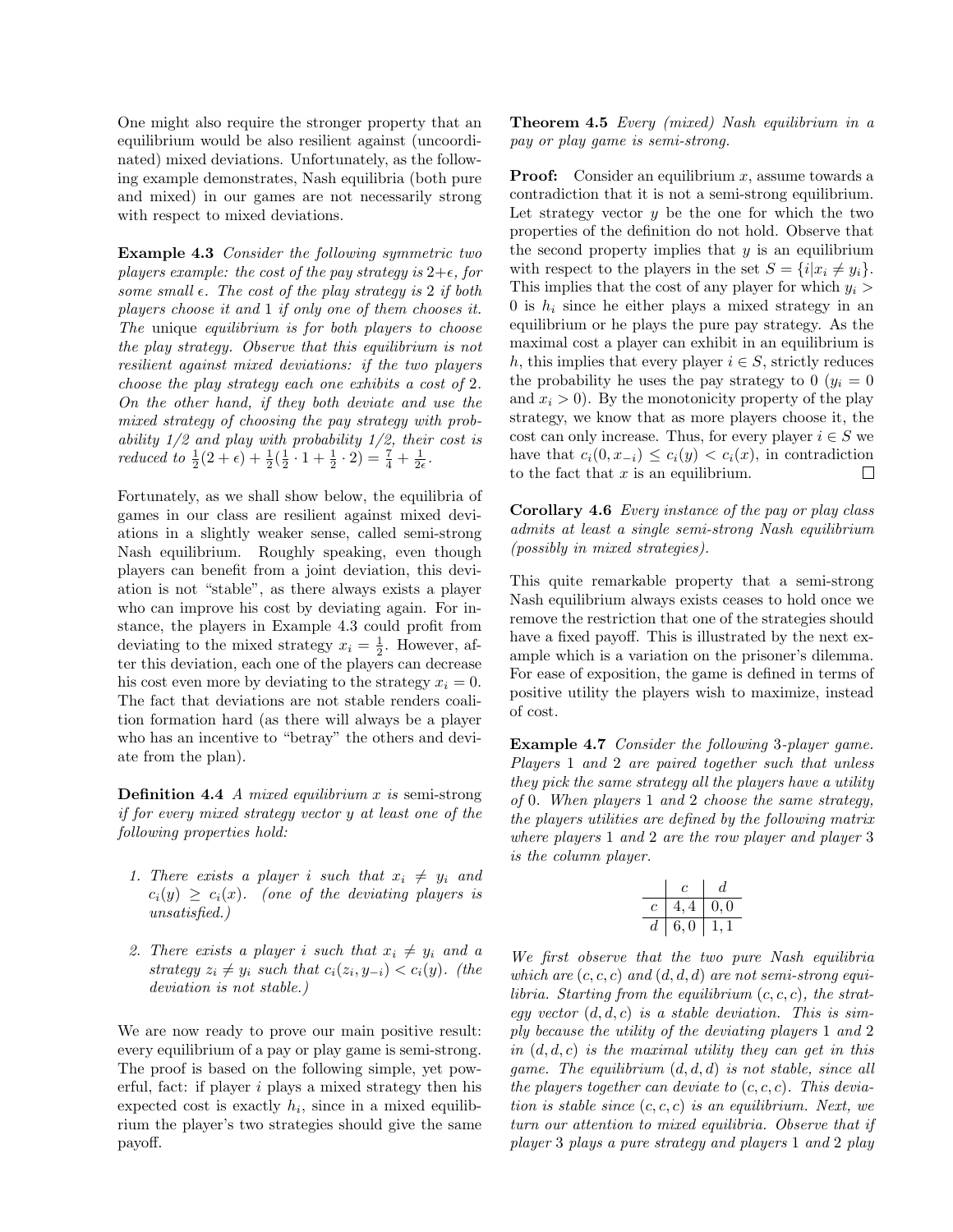*a mixed strategy, it is always the case that players* 1 *and* 2 *can increase their utility by a stable joint deviation. The reason is that for any pure strategy player* 3 *plays the utility of players* 1 *and* 2 *is maximized for playing the same pure strategy. The assume that all player play a mixed strategy. Let p*1*, p*2*, p*3 *be the cooperation probabilities of the two players respectively. Then, player* 1 *uses a mixed strategy if:*

$$
4p_2 \cdot p_3 = (1 - p_2)(6p_3 + (1 - p_3))
$$

*Similarly, player* 2 *uses a mixed strategy if*

$$
4p_1 \cdot p_3 = (1 - p_1)(6p_3 + (1 - p_3))
$$

*Therefore, we have that players* 1 *and* 2 *always play the same strategy, implying*  $p_1 = p_2$ *. Therefore, player* 3 *plays a mixed strategy if:*  $4p_1^2 = (1 - p_1)^2$ .

*By solving this system of equations we get that:*  $p_1 =$  $p_2 = 1/3$  *and*  $p_3 = 7/9$ *. To complete the proof, observe that this is not a semi-strong equilibrium since players* 1 *and* 2 *can deviate to the pure strategy h and increase their utility from*  $4/3 \cdot 7/9$  *to*  $28/9$ *.* 

## 5 Pareto Efficient Equilibria

One of the desirable properties of an equilibrium, increasing its stability, is Pareto efficiency. Roughly speaking, a strategy vector is Pareto efficient if any deviation that reduces the cost of one player (or more) strictly increases the cost of at least a single player. More formally:

**Definition 5.1** An equilibrium *x* is Pareto efficient *if there is no strategy vector y, such that, for every player*  $i, c_i(y) \leq c_i(x)$ *, and for at least a single player the inequality is strict. If y is restricted to be a pure strategy vector we say that x is Pareto ecient with respect to pure deviations.*

We show that any Nash equilibrium of a "generic" pay or play game, i.e., a game in which players' bestresponses are unique, is Pareto efficient. Formally, we define generic pay or play games as follows:

Definition 5.2 *A pay or play game is* generic *if for every player i* and set of players *S* such that  $i \in S$ :  $h_i \neq g_i(S)$ .

We now prove the following:

Theorem 5.3 *In a generic pay or play game, any pure Nash equilibrium is Pareto efficient with respect to pure deviations.*

Proof: Consider a Nash equilibrium *x*. Assume towards a contradiction that  $x$  is not Pareto efficient.

Let *y* be a deviation reducing the cost of at least a single player. Define  $S = \{i | x_i \neq y_i\}$ . By the assumption that this is a generic game, we have that the cost of every player *i* choosing the play strategy in *x* is strictly less than  $h_i$ . Therefore, it has to be the case that for all players  $j \in S$  it holds that  $x_j = 1$  (use the pay strategy). Now, similarly to our argument for the strong Nash equilibrium in Theorem 4.2, if there is a set of players that can reduce their cost by jointly switching from the pay strategy to the play strategy, then clearly it is beneficial for a single player to perform this deviation. Since the cost of the play strategy is monotone increasing in the number of players choosing it. This is in contradiction to the fact that this is a Nash equilibrium.  $\Box$ 

Corollary 5.4 *In a pay or play game, any pure Nash equilibrium in which every player i who uses the play strategy incurs a cost strictly lower than h<sup>i</sup> is Pareto ecient with respect to pure deviations.*

Unfortunately, the previous theorem no longer holds for mixed deviations, as can be seen by Example 4.3.

Next, we demonstrate the importance of requiring the game to be generic. By tweaking the example from Claim 3.4 we create an instance in which in every equilibrium there are players who are indifferent between the two strategies, but who can strictly reduce the cost of some other player by changing their strategy.

Claim 5.5 *The class of pay or play games contains games that possess pure Nash equilibria, and all such*  $equilibria$  are not Pareto efficient.

Proof: Consider the following game which includes four players numbered 0*,* 1*,* 2*,* 3. The cost of player  $i \in \{0, 1, 2\}$  is defined as:  $h_i = 1.5$  for the pay action.  $g_i(i-1,i,i+1) = 2, g_i(i-1,i) = 2, g_i(i,i+1) = 1.5,$  $g_i(i) = 1$ . Where  $i+1$  and  $i-1$  are computed modulo 3. The cost of player 3 is:  $h_3 = 10$  and  $g_3(S) = |S|$  for a set *S* such that  $3 \in S$ . Observe that in all Nash equilibria exactly one player of the players 0*,* 1*,* 2 chooses the pay strategy and the rest of the players choose the pay strategy. First, without loss of generality, we show that the strategy vector in which player 0 is the only one using the play strategy is an equilibrium. Notice that player 1 is indifferent between the two strategies as both have a cost of 1*.*5. Players 2 and 3 strictly prefer the play strategy, hence this is an equilibrium. Next, we do a case by case analysis and show that any strategy vector in which the number of players using the pay strategy is not exactly one, is not an equilibrium.

1. There is no pure Nash equilibrium in which none of the players choose the pay strategy, since in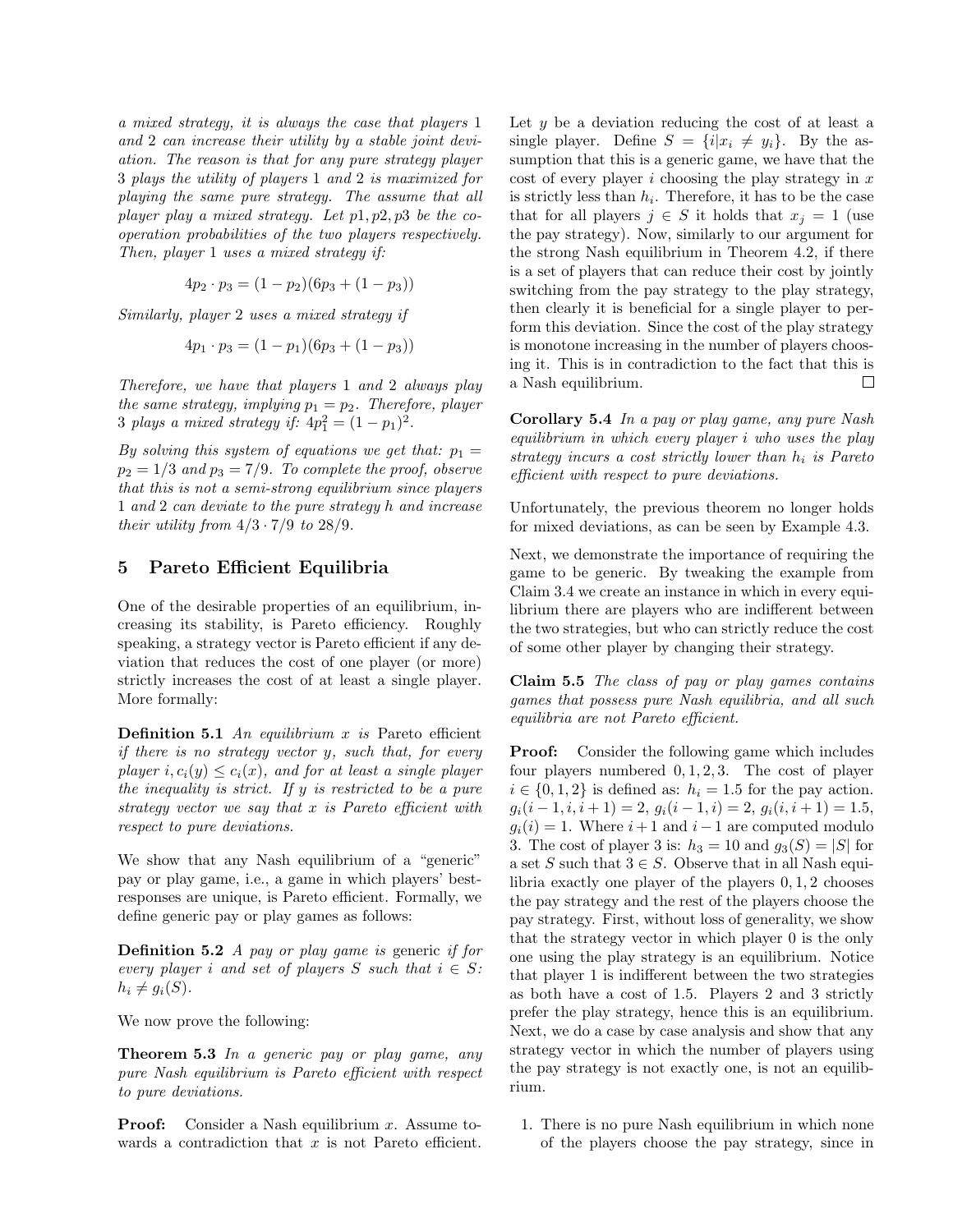this case one of the player *{*0*,* 1*,* 2*}* can reduce its cost by choosing the pay strategy.

2. There is no pure Nash equilibrium in which two players (or more) choose the pay strategy. Clearly player 3 never choose the pay strategy. Now, if players *j* and  $j + 1$  choose the *pay* strategy then if player *j* switches to the pay strategy it reduces its cost to 1.

Observe that this equilibrium, in which a single player  $i \in \{0, 1, 2\}$  chooses the pay strategy is not Pareto efficient. The reason is that, if player  $i+1$  switches to the pay strategy then player 3 strictly benefit and the cost of the rest of the players remains the same.  $\Box$ 

In the next section, we present in more depth one of the well studied games that belong to the pay or play class and show that every instance of this game admits a Pareto efficient pure Nash equilibrium.

# 6 Examples: Vaccination Games and Differential Pricing

The pay or play class is quite broad. In this section we focus on two well-studied subclasses of games that is contained in this class: vaccination games and differential pricing.

#### 6.1 Vaccination Games

We first discuss the class of games presented by Aspnes et al. [1], which we refer to as "vaccination games". A vaccination game is played on a network *G* with  $|V| = n$  nodes that are the players of the game. Each player is faced with the following decision: buy a vaccination or not. If a player buys a vaccination then he pays a fixed cost, denoted by *c*. Else, the player risks getting his computer infected and exhibiting a loss of *l*. After all the players make their decisions one of the nodes in the network is selected uniformly at random to be infected by some virus. Next, the virus spreads in discrete rounds, such that in every round all the neighbors of every infected node that are not vaccinated get infected.

More formally, let *x* be the strategy vector describing the decisions of the players in the graph whether to get the vaccine or not.  $x_i = 1$  for a player that chooses to get the vaccine (pay) and  $x_i = 0$  for a player that chooses not to get it (play). Denote by  $R(x)$  the set of nodes choosing the pay strategy – getting the vaccine. Let  $G_x$  be the attack graph that is constructed by removing all nodes in  $R(x)$  and all their incident edges. The cost of the play strategy for node *i* depends on the size of the connected component in  $G_x$  that *i* belongs to and the loss *l*. More precisely, the cost of the play strategy for a node *i* in a connected component of size  $k_i$  in  $G_x$  is  $\frac{k_i}{n} \cdot l$ . It is not hard to see that this function is monotone increasing in the number of players choosing the play strategy and thus, this game belongs to the the pay or play framework.

Even though this game does not belong to one of the categories we discusses in Section 3 as always admitting a pure Nash equilibrium, it is shown in [1] that a pure Nash equilibrium always exists. The proof is via a potential function, which relates the players' best responses to the size of the connected components in the attack graph. Let  $\alpha = \frac{cn}{l}$ . The set of pure Nash equilibria is characterized in [1] as follows: (1) Every connected component of  $G_x$  has a size of at most  $\alpha$ ; and (2) For every player  $i \in R(x)$  the size of its connected component in  $G_x$  when node *i* is added to the graph together with all its incident edges is at least  $\alpha$ .

By utilizing the framework of pay or play games, we are able to prove a new result for vaccination games – showing that a pareto-optimal Nash equilibrium always exists. As was discussed in the previous section, this property does not hold for pay or play games in general.

Theorem 6.1 *The vaccination game admits a Pareto ecient Nash equilibrium.*

**Proof:** Assume without loss of generality that  $l =$ 1. This implies that the cost of the play strategy for player  $i$  in strategy vector  $x$  is simply the size of its connected component in  $G_x + i$  divided by *n*. We refer to this as its infection probability. We show that there exists an equilibrium in which the infection probability of every node choosing the play strategy is strictly less than *c*. In other words, this implies that the size of every connected component of  $G_x$  is strictly smaller than *c*. By Corollary 5.4 we have that this implies the equilibrium is pareto-optimal which completes the proof.

Assume towards a contradiction that in every equilibrium *x* there exists a connected component of  $G_x$  of size *c*. Let *x* be an equilibrium for which  $G_x$  has the minimal number of connected components of size *c*. Note that in case one of the connected components is not a tree, then it is possible to construct a new equilibrium with less connected components of size *c*. If the connected component is not a tree then there exists a node that can change its strategy to pay without harming the connectivity of its connected component in the attack graph. Denote this player by *i*. The new strategy vector is an equilibrium since player *i* is indifferent between the two strategies. The only other affected players are ones in *i*'s connected component that still want to use the play strategy and ones using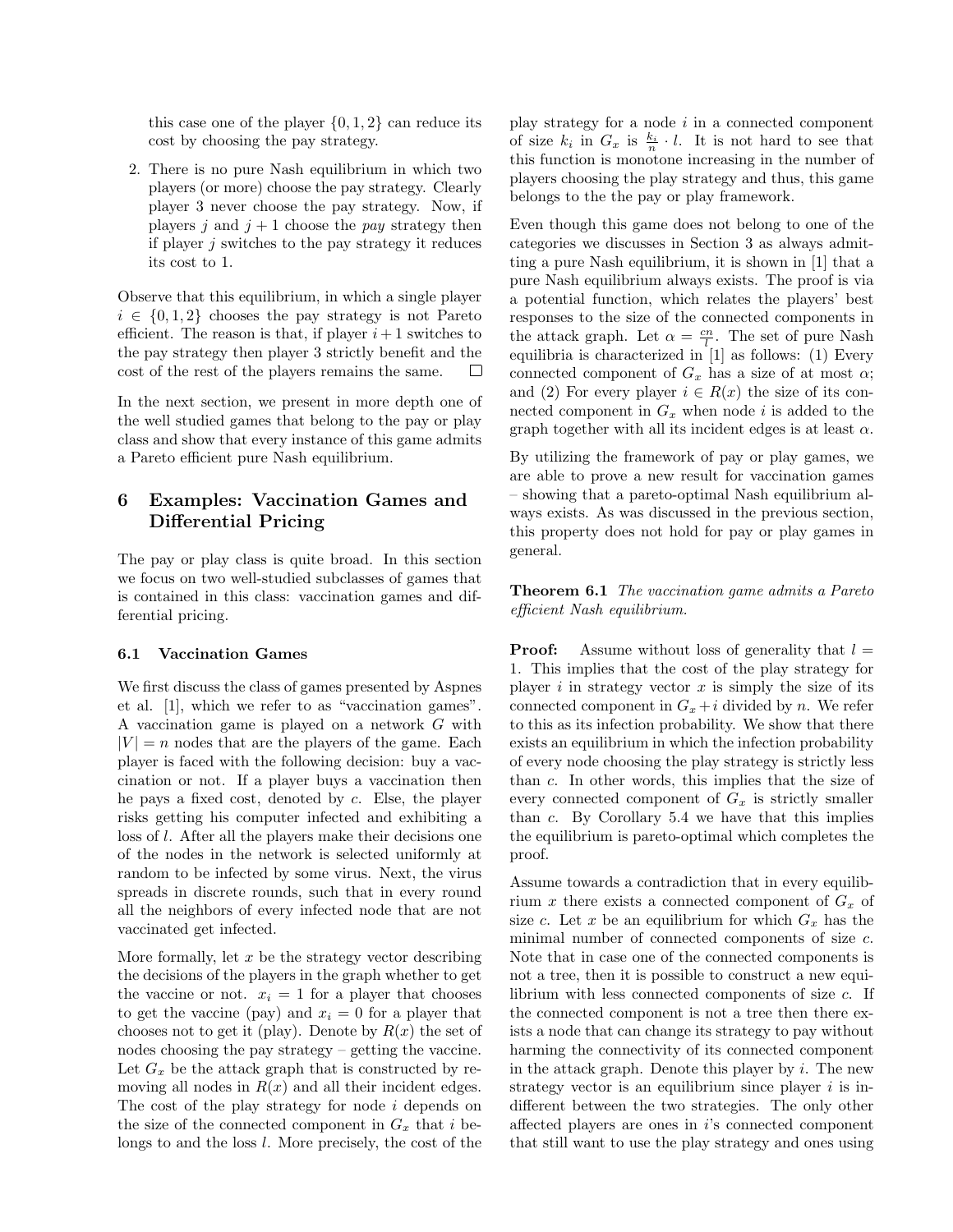the pay strategy which are adjacent to *i*'s connected component. The adjacent nodes do not want to change their strategy to play since by doing that they will be a part of a connected component of size at least *c*, thus they do not want to switch.

Thus, it remains to handle the case in which all connected components of size *c* are trees. Consider a leaf *i* in one such tree, if this leaf is not connected to any other node (except its parent in the tree), then it can switch its strategy to play and it is still an equilibrium. Otherwise, it is connected to nodes who choose the pay strategy, denote this set of nodes by *S*. Go over the nodes in *S* in some arbitrary order, for each node *j* check the size of its connected component, if it is at most  $c - 2$  change its strategy to play and continue. We claim that the resulting strategy vector is an equilibrium with a smaller number of connected components of size *c*. Observe that by construction the size of each connected component of the attack graph of the new strategy vector including neighbors of *i*, is smaller than *c*, therefore all nodes using the play strategy prefer it over the pay strategy. Also by construction, all the nodes in *S* that use the pay strategy would be in a connected component of size at least *c* if they decide to switch their strategy. Thus, the new strategy vector  $y$  is an equilibrium such that  $G_y$  has less connected connected components of size *c* than  $\Box$ *Gx*, a contradiction.

## 6.2 Differential Pricing

Lastly, we briefly discuss another well-studied environment: differential pricing. Consider the following scenario: *n* buyers are interested in purchasing some good, say a laptop. Each buyer has two options: (1) He can buy a laptop for a fixed price *p* (there is a large enough supply of laptops to sell to all buyers); (2) take part in a lottery in which  $k < n$  laptops will be assigned to *k* bidders, uniformly at random, and each buyer who receives a laptop is charged a lower price  $q < p$ . (Of course, if there are less than k buyers who decide to participate in the lottery, each of these buyers will be given a laptop). Observe that this can easily be formulated as a pay or play game. We note that every such environment admits a pure Nash equilibrium (and it is, in fact, a congestion game).

# 7 Price of Anarchy and Price of Stability

A natural metric for measuring the efficiency of a *pure* Nash equilibrium is by comparing its social cost (the sum of all players' costs) and the cost of the socially optimal solution (the strategy vector minimizing the

sum of all players' costs). We present several simple results bounding the ratio between the optimal solution and worst pure Nash equilibrium (a.k.a price of anarchy) and the ratio between the optimal solution and best pure Nash equilibrium (a.k.a "price of stability") with respect to different restrictions on the cost functions. This section utilizes definitions presented in Section 3. We begin with a positive result showing that for a very restricted subclass of pay or play games the price of anarchy is 2:

Claim 7.1 *If all players have the same submodular cost functions, and the cost function does not depend on players' identities, then the (pure) price of anarchy is bounded by* 2*.*

Proof: Consider a specific pure Nash equilibrium. Denote by  $k_n$  and  $k_o$  the number of players using the play strategy in this pure Nash equilibrium and in optimal solution, receptively. Observe that if  $k_o \leq \frac{n}{2}$ , then the cost of the optimal solution is at least  $\frac{n}{2}h$ (because at least half of the players choose "pay"). However, observe also that in a pure Nash equilibrum the total cost cannot exceed  $n \times h$ , for otherwise some player can deviate from "play" to "pay" and gain from doing so. Hence, if  $k_o \leq \frac{n}{2}$  then the ratio between the total cost of the pure Nash equilibrium and that of the optimal solution is at more 2.

We are left with the case that  $k_o > \frac{n}{2}$ . Observe that this trivially implies that  $k_n < \frac{k_o}{2}$ . Now, consider the difference in cost between the pure Nash equilibrium and the optimal solution:  $c(k_n) - c(k_o) =$  $((n - k_n)h - k_ng(k_n)) - ((n - k_o)h - k_og(k_o)) =$  $(k_o - k_n)h + k_n g(k_n) - k_o g(k_o)$ . The fact that  $k_n < \frac{k_o}{2}$ , together with the submodularity of the cost function, and the fact that the cost function is nondecreasing, imply that  $g(k_n) \leq g(2k_o) \leq 2g(k_o)$ . Hence,  $c(k_n) - c(k_o) < (k_o - k_n)h + 2k_n g(k_o) - k_o g(k_o) = (k_o - k_o)$  $k_n$ )*h* + (2 $k_n - k_o$ ) $g(k_o) \leq k_n g(k_o) \leq n g(k_o) \leq c(k_o)$ , where the last two inequalities follow from the simple observation that  $h \geq g(k_o)$ Г

Next, we show that once we lift either of the two restrictions previously imposed: (1) all players have the same cost functions, (2) the cost function depends only on the number of players choosing the play strategy, the price of stability can be very high:

Claim 7.2 *The (pure) price of stability of a game with player-specific cost functions that are not dependent on players' identities can be linear in n.*

Proof: Consider the following example, player *i* has a cost of  $n + \epsilon$  for the pay strategy and a cost of  $q_i(S) = |S|$  when a set *S* of players including it choose the play strategy. The rest of the players have a cost